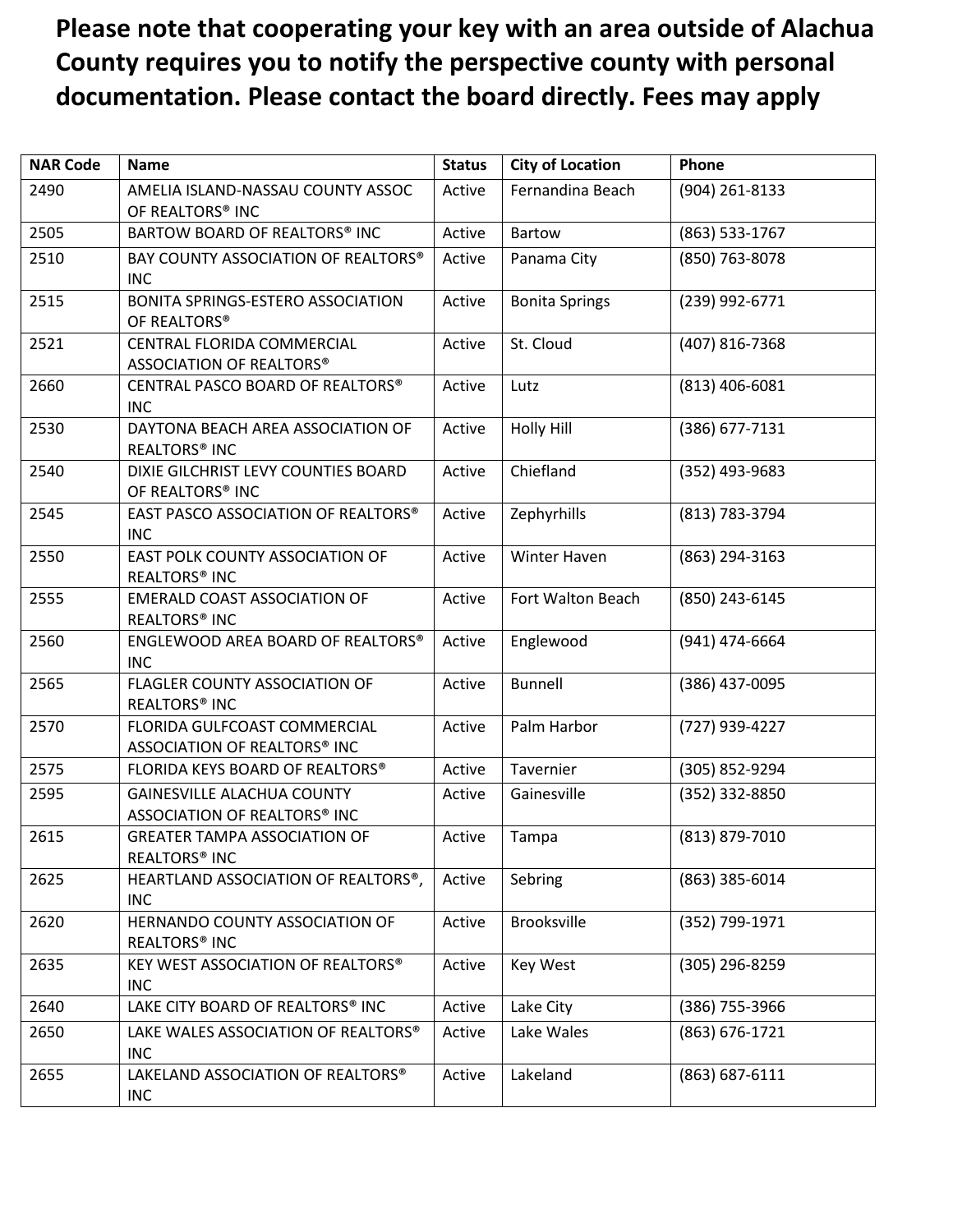## **Please note that cooperating your key with an area outside of Alachua County requires you to notify the perspective county with personal documentation. Please contact the board directly. Fees may apply**

| 2670 | <b>MARATHON AND LOWER KEYS</b><br>ASSOCIATION OF REALTORS® INC  | Active | Marathon         | (305) 743-2485 |
|------|-----------------------------------------------------------------|--------|------------------|----------------|
| 2675 | MARCO ISLAND AREA ASSOCIATION OF<br>REALTORS <sup>®</sup> INC   | Active | Marco Island     | (239) 394-5616 |
| 2795 | MIAMI ASSOCIATION OF REALTORS® INC                              | Active | Miami            | (305) 468-7000 |
| 2495 | NAPLES AREA BOARD OF REALTORS®                                  | Active | <b>Naples</b>    | (239) 597-1666 |
| 2690 | NAVARRE AREA BOARD OF REALTORS®<br><b>INC</b>                   | Active | Navarre          | (850) 939-3870 |
| 2695 | NEW SMYRNA BEACH BOARD OF<br>REALTORS <sup>®</sup> INC          | Active | New Smyrna Beach | (386) 428-2104 |
| 2705 | NORTHEAST FLORIDA ASSOCIATION OF<br>REALTORS <sup>®</sup> INC   | Active | Jacksonville     | (904) 394-9494 |
| 2715 | OCALA MARION COUNTY ASSOCIATION OF<br>REALTORS <sup>®</sup> INC | Active | Ocala            | (352) 629-2415 |
| 2720 | OKEECHOBEE COUNTY BOARD OF<br><b>REALTORS® INC</b>              | Active | Okeechobee       | (863) 467-0004 |
| 2610 | ORLANDO REGIONAL REALTOR®<br><b>ASSOCIATION</b>                 | Active | Orlando          | (407) 253-3580 |
| 2725 | OSCEOLA COUNTY ASSOCIATION OF<br>REALTORS <sup>®</sup> INC      | Active | Kissimmee        | (407) 846-0117 |
| 2730 | PALM BEACH BOARD OF REALTORS®                                   | Active | Palm Beach       | (561) 659-3810 |
| 2735 | PENSACOLA ASSOCIATION OF REALTORS®<br><b>INC</b>                | Active | Pensacola        | (850) 434-5507 |
| 2600 | PINELLAS SUNCOAST ASSOCIATION OF<br>REALTORS <sup>®</sup> INC   | Active | Clearwater       | (727) 347-7655 |
| 2745 | PUNTA GORDA PORT CHARLOTTE NORTH<br>PORT ASSOC OF REALTORS®     | Active | Port Charlotte   | (941) 629-8261 |
| 2755 | REALTORS® ASSOCIATION OF CITRUS<br><b>COUNTY INC</b>            | Active | Lecanto          | (352) 746-7550 |
| 2775 | REALTORS® ASSOCIATION OF FRANKLIN &<br><b>GULF COUNTIES</b>     | Active | Apalachicola     | (850) 653-3322 |
| 2760 | REALTORS® ASSOCIATION OF INDIAN<br><b>RIVER COUNTY</b>          | Active | Vero Beach       | (772) 567-3510 |
| 2605 | REALTORS® ASSOCIATION OF LAKE &<br><b>SUMTER COUNTIES INC</b>   | Active | <b>Tavares</b>   | (352) 343-3003 |
| 2765 | REALTORS® ASSOCIATION OF THE PALM<br><b>BEACHES INC</b>         | Active | West Palm Beach  | (561) 585-4544 |
| 2780 | <b>REALTOR® ASSOCIATION OF GREATER</b><br>FORT LAUDERDALE INC   | Active | Fort Lauderdale  | (954) 563-7261 |
| 2790 | REALTOR® ASSOCIATION OF MARTIN<br><b>COUNTY INC</b>             | Active | Stuart           | (772) 283-1748 |
| 2815 | REALTOR® ASSOCIATION OF SARASOTA &<br><b>MANATEE</b>            | Active | Sarasota         | (941) 952-3400 |